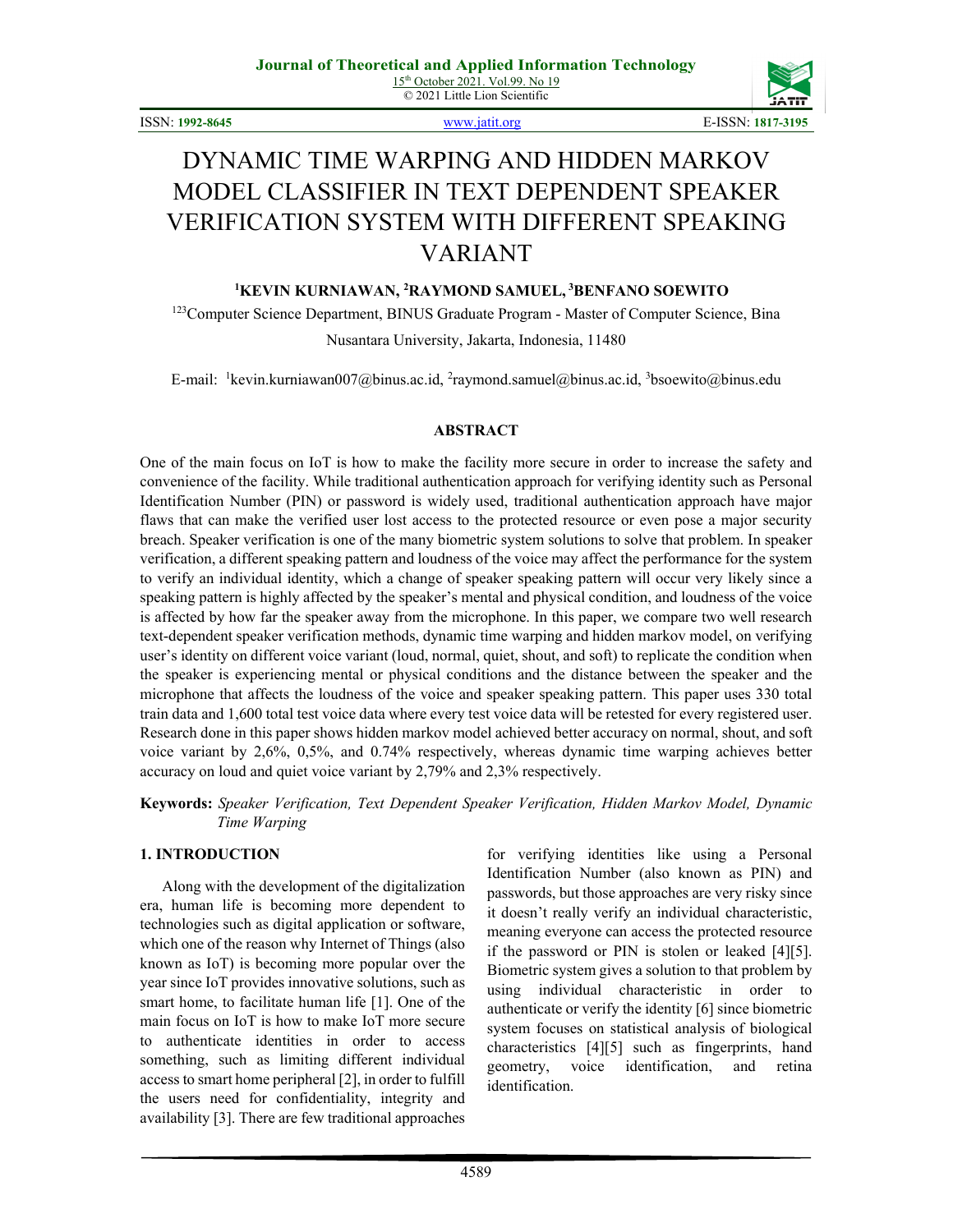speaker verification [7].

4590

away from the microphone will have different input voice loudness. We compared both dynamic time warping and hidden markov model classifier with different speaker speaking variant or style such as loud, normal, quiet, shout, and soft with each variant having their own audio characteristic like decibels and speaking style to obtain which classifier yield better result on verifying individual identity with slightly different speaking pattern used in the training process to replicate the condition when the speaker is experiencing mental or physical conditions and the distance between the speaker and the microphone that affects the loudness of the voice and speaker speaking pattern.

In theory, DTW based speaker verification system should perform better on verifying quiet and shout voices due to the nature of DTW algorithm that compares the MFCC distance between train voices and test voices, whereas HMM based speaker verification system should perform better on verifying normal, loud, and soft voices due to the nature of HMM on classifying voices based on the MFCC characteristic of the voice. DTW based speaker verification system should also have a longer runtime compared to HMM based speaker verification system on verifying a speaker identity since DTW based speaker verification system compares all the distance in the train data to test data in order to get the audio data with least distance.

The rest of the paper is organized in the following manner. Review from previous work in Section 2, followed by methodology in Section 3. In Section 4, we discuss the experiment result of compared DTW and HMM classifier and finally Section 5 concludes the paper.

# **2. RELATED WORKS**

Research by [10] shows that a speaker verification system with MFCC feature extraction and DTW classifier yields 96,2% accuracy on verifying speaker's voice, with *BM Millar* database which consists of utterance of "oh", "nought", and "one" to "ten". Research performed by [10] using a normal voice recording yields a high accuracy and research by [2] shows that a speaker verification system with MFCC feature extraction and DTW classifier yields 86,785% overall accuracy for loud voices. Similar research also performed by [15] shows that a speaker identification system with MFCC feature extraction and DTW classifier yields

# Speaker recognition is process of recognizing a person, who is speaking, by obtaining characteristics or speech wave parameters [7]. It enables access control from the speakers to verify their identity when accessing system or service. Most service such as voice call, confirming banking transaction, database access service, information service, reservation service are classified as speaker verification [8]. Speaker verification is part of speaker recognition [9]. Speaker verification is a process of which accept or reject speaker identity. There are two types of speaker verification: textdependent speaker verification and text-independent

The difference between text-dependent speaker verification and text-independent speaker verification is the utterance the speaker. Textdependent speaker verification uses same utterance for training and testing, whereas text-independent speaker verification uses different utterance for training and testing. There are two main steps for text-dependent speaker verification, which are training and decision making. Training process in text-dependent speaker verification requires the characteristic of the speaker's voice, which can be achieved by using an audio feature extraction algorithm (mel frequency cepstral coefficient (MFCC) being the most well-known and well researched feature extractor) and decision making process decides whether the input voice is indeed the verified user or an impostor trying to gain access by the similarity of the input voice characteristic and the trained voice characteristic. Two most well researched text-dependent speaker verification methods are dynamic time warping (DTW) and hidden markov model (HMM).

DTW represented its utterance by sequence of spectral features vectors, timing variation of the same text then normalize it by using DTW algorithm [10][11] while HMM efficiently model statistical variation in spectral features [8]. Speaker's speaking pattern may differ from their usual speaking pattern due to the cause of their mental and physical condition [12][13][14], which might affect speaker verification system performance for verifying the speaker identity. Other than different speaking pattern, loudness of the voice may also affect system performance for verifying the speaker identity, such as the input voice received from speaker speaking from 10 cm away from the microphone or 1 meter

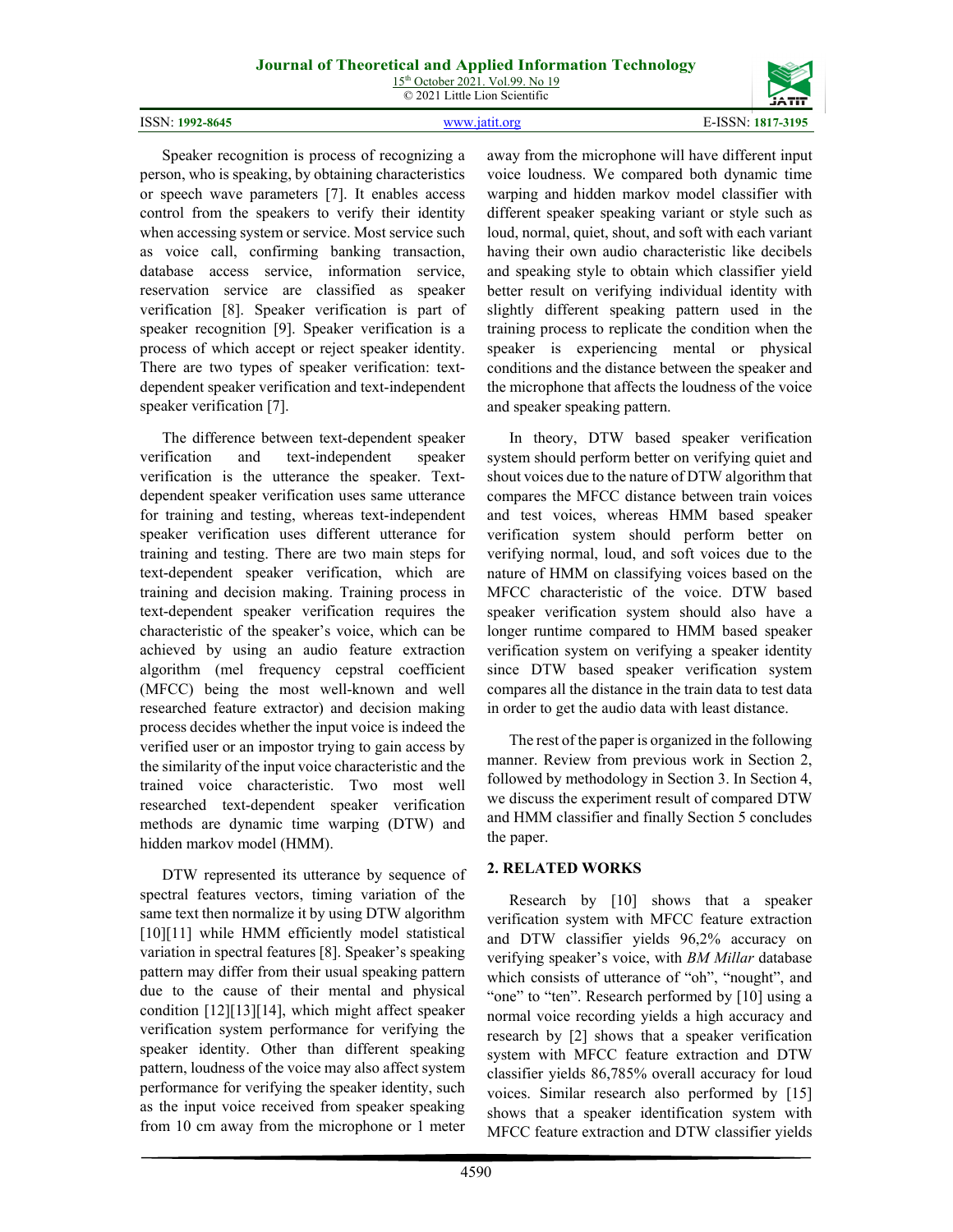© 2021 Little Lion Scientific

| ISSN: 1992-8645 | www.jatit.org | E-ISSN: 1817-3195 |
|-----------------|---------------|-------------------|
|                 |               |                   |



quite high accuracy for identifying speaker identity with noisy background condition with *NOIZEUS* database.

Research by [16] shows that a speaker verification with MFCC feature extraction and HMM classifier with *YOHO corpus* database yields high accuracy for verifying speakers identity. Research performed by [16] shows that the system produces 0% false rejection rate, 0% false acceptance rate for female speakers, and 0,09% false acceptance rate for male speakers. Similar research also done by [17] shows that a speaker identification with MFCC feature extraction and HMM classifier with noisy condition yields a high accuracy, where the system produces 99% to 100% accuracy on identifying individual voices for many background noises variant. Research by [18] proposes a more modern approach for speaker verification where the focus of the research is to implement automatic speaker verification with HMM where the systems performs high accuracy for verifying user where the system produces 99% overall accuracy. It is worth noting that every research with HMM classifier is done by normal speaking variant, which might be a contributing factor why the research in this area yields high accuracies.

Similar research has done by [12] which shows that a speaker identification system with MFCC feature extraction and DTW classifier yields rather low accuracy for similar voice variant used in this paper. Research performed by [12] shows that the system produces 67%, 84%, 80%, and 70% overall accuracies for shout, slow, loud, and soft voice variant respectively. The difference between research done by [12] and research done in this paper is research performed by [12] focuses on testing DTW based speaker identification system which the system try to guess the speaker identity from a voice and the focus of this paper is to test DTW based speaker verification system which the system is verifying the speaker identity from a voice.

Although there are many research has been done in this field, a research about different speaking style or variant in this field has been minimum. The closest research done with similar focus of this research has done by [12] where the research focuses on testing how accurate DTW classifier on identifying an individual on shout, slow, loud, and soft voice in a speaker identification system, and there are no similar research done with similar focus with HMM classifier.

# **3. METHODOLOGY**

This section will explain the steps necessary to build a mel frequency cepstral coefficient feature extraction speaker verification system using hidden markov model and dynamic time warping classifier as shown in Figure 1.



*Figure 1: Speaker Verification System Research Process*

# **3.1 Data Collection**

Data used in this study consists of users and their voices. There are 10 users which are registered as legit users, and a total of 20 users which voices will be used to train and test the classifier's false acceptance and false rejection rate (which is called *impostor*). As for the different variants of voices, there are 1,930 total voices in which a total of 330 voices is used to train the model (10 registered user models and 1 impostor model) and the rest will be used for testing the accuracy for the classifiers (1,600 total voices that consists of 320 loud test voices, 320 normal test voices, 320 shout test voices, 320 soft test voices and 320 quiet test voices). Each of the variants differs one another by decibels measurement on how loud the voices are and the style of how the speaker talks. The voices are recorded in a quiet environment with no background noises. Loud variant are voices which have normal talking style and in range of 70 decibels up to 75 decibels, normal variant are voices which have a normal talking style and in range of 50 decibels up to 55 decibels, shout variant are voices which have a shout talking style and in range of 70 decibels up to 75 decibels, soft variant are voices which have a soft (whisper-like) talking style and in range of 35 decibels up to 40 decibels, and quiet variant are voices which have a normal talking style and in range of 35 decibels up to 40 decibels.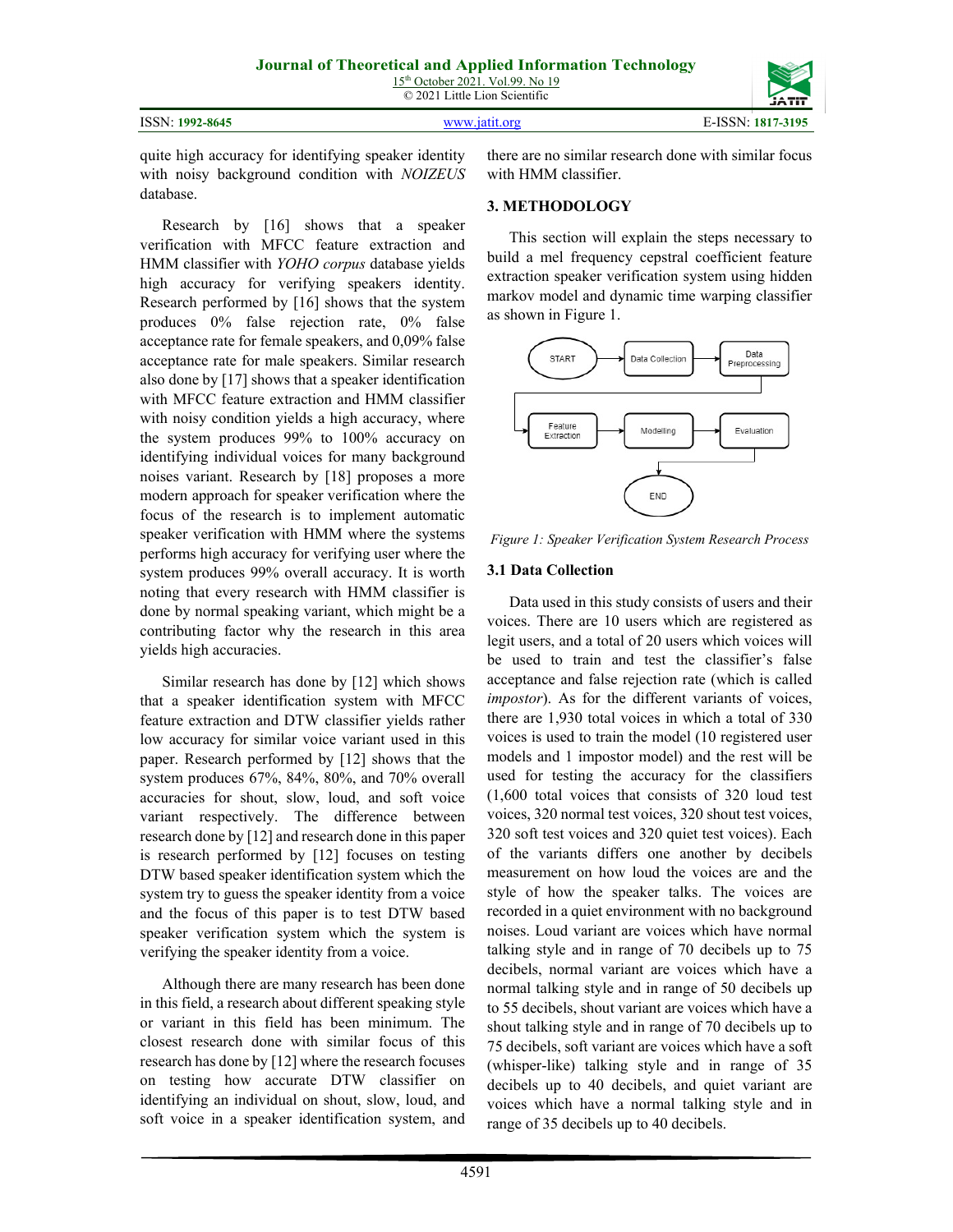#### ISSN: **1992-8645** [www.jatit.org](http://www.jatit.org/) E-ISSN: **1817-3195**



#### **3.2 Data Preprocessing**

After the voice data are collected, silence removal technique was applied on the gathered data to reduce system processing time and increase system performance by eliminating unvoiced segment of the recording. Silence removal technique will be achieved by using an audio editor and recording application software called *Audacity*.

#### **3.3 Feature Extraction**

After the gathered data preprocessed, feature extraction step begins. The goal of feature extraction step is to extract feature (such as the characteristic of the voice). Feature extraction step in this paper uses mel frequency cepstral coefficient algorithm, also known as MFCC, to obtain a vector of voice features for the recordings. MFCC algorithm first frames the audio signal into 20 milliseconds to 40 milliseconds frames then calculates the Discrete Fourier Transform, also known as DFT, on each frame using the formula as shown in Eq. (1):

$$
S_i(k) = \sum_{n=1}^{N} S_i(n)h(n)e^{-j2\pi kn/N} \quad 1 \le k \le K \quad (1)
$$

In Eq.  $(1)$ , k represents the length of DFT,  $S(n)$ represents domain signal, which Si(n) represents the domain signal of each i<sup>th</sup> frame where n ranges from 1 to number of samples, and h(n) represents N sample long analysis window. After the DFT of each frame calculated, we then able to calculate Periodogram estimate of the power spectrum using the formula as shown in Eq. (2):

$$
P_i(k) = \frac{1}{N} |S_i(k)|^2
$$
 (2)

After power spectrum is calculated, we then able to apply mel-spaced filterbank to the power spectrum to obtain the sum of energy in each filter, which then we can obtain the logarithm of all filterbank energies to obtain the Discrete Cosine Transform of the respective log energies which results in features called mel frequency cepstral coefficients.

### **3.4 Modelling**

In order to verify the speaker, two classifiers are used and compared, that are: dynamic time warping classifier and hidden markov model classifier. Two mentioned classifiers will use same preprocessed recording that was mentioned earlier. All models were run on a personal computer with MSI GTX 970 GPU.

#### **3.4.1 Dynamic Time Warping**

For dynamic time warping classifier, we first separate every training voice feature according to their respective speaker, which results us having two list of voice feature per verification process that consists of registered user voice feature and the impostor voice feature. Next, we extract the feature from the test voice data and then compare the test voice feature vector with each of the feature vector in the registered user voice feature and impostor voice feature list to obtain the voice recording with the smallest warping path. To obtain the warping path between two voice feature vectors, we need to first calculate the distance between the vector sequence for test voice feature vector and train voice feature vector using Euclidean distance formula as shown in Eq.  $(3)$ :

$$
d_{ij} = |i - j| = [(i_1 - j_1)^2 + (i_2 - j_2)^2 + \dots + (i_n - j_n)^2]^{\frac{1}{2}}(3)
$$

In Eq. (3), i and j represents points of train voice feature vector or test voice feature vector. After we obtained the distance between voice feature vectors, we need to calculate each grid of the cost matrix from the distance we obtained using Euclidean distance with a formula as shown in Eq. (4):

$$
D_{ij} = |A_i - B_j| + \min(D_{i-1,j-1}, D_{i-1,j}, D_{i,j-1}) \quad (4)
$$

In Eq. (4), A and B represents time series of test voice feature vector and train voice feature vectors that was obtained after calculating the Euclidean distance of the respective vector sequence. After we have a cost matrix, we can then compute the warping path and then calculate the total distance between two vectors by the sum of value in the cost matrix grid that is included in the warping path (like shown in an example in Figure 2). After each training voice feature vector distance towards the test voice feature vector is calculated, we then pick the most similar (in this case, the smallest distance) between all the train voice feature vectors to verify the user's identity as shown in Figure 3. If the most similar voice feature comes from the registered user voice feature list, then the system will label the test voice as the verified user. But if the most similar voice feature comes from the impostor voice feature list, then the system will label the test voice as the unverified user.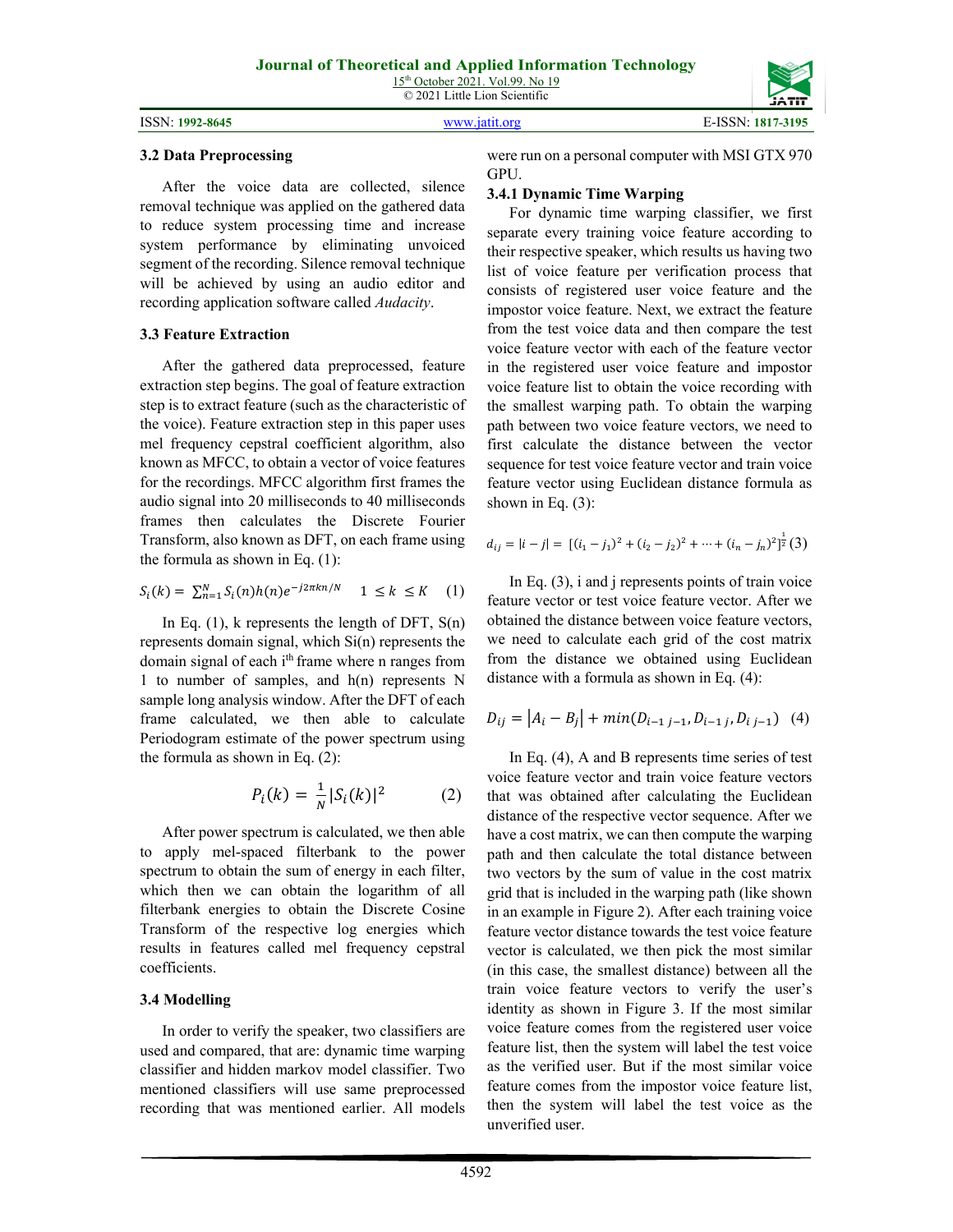

ISSN: **1992-8645** [www.jatit.org](http://www.jatit.org/) E-ISSN: **1817-3195**



*Figure 3: DTW Speaker Verification Architecture*

### **3.4.2 Hidden Markov Model**

Similar to dynamic time warping classifier approach, we use two speaker models in one verification process, which are registered user model and impostor model. Registered user model is trained by the voice feature vector from their respective speaker, while the impostor model is trained by the voice feature of impostor train data. This model was built by using a python library called *hmmlearn*. We use a total of 12 number of states in our hidden markov model with 200 iterations in order to train our model. In order to obtain the probability between the registered user model and the impostor model towards the test voice feature vector, we will use Viterbi algorithm to obtain a loglikelihood of the test voice feature vector for the registered user model and the impostor model as shown in Eq. (5):

 $log likelihood = log P(O | \lambda)$  (5)

In Eq. (5), O represents observation sequence of the phrase and λ represents hidden markov model of the registered user or the impostor. The higher loglikelihood the model produces means more similar the test voice with the trained voice within the model. After we obtain the log-likelihood of each model towards the test voice feature vector, we check for the model with highest log-likelihood and decides if the test voice is a registered user or not as shown in Figure 4. If log-likelihood of the registered user model is higher than log-likelihood of the impostor model, the system will label the test voice as the verified user. But if log-likelihood of the impostor model, the system will label the test voice as verified user. But if log-likelihood of the impostor model is higher than the registered user model, the system will label the test voice as unverified user.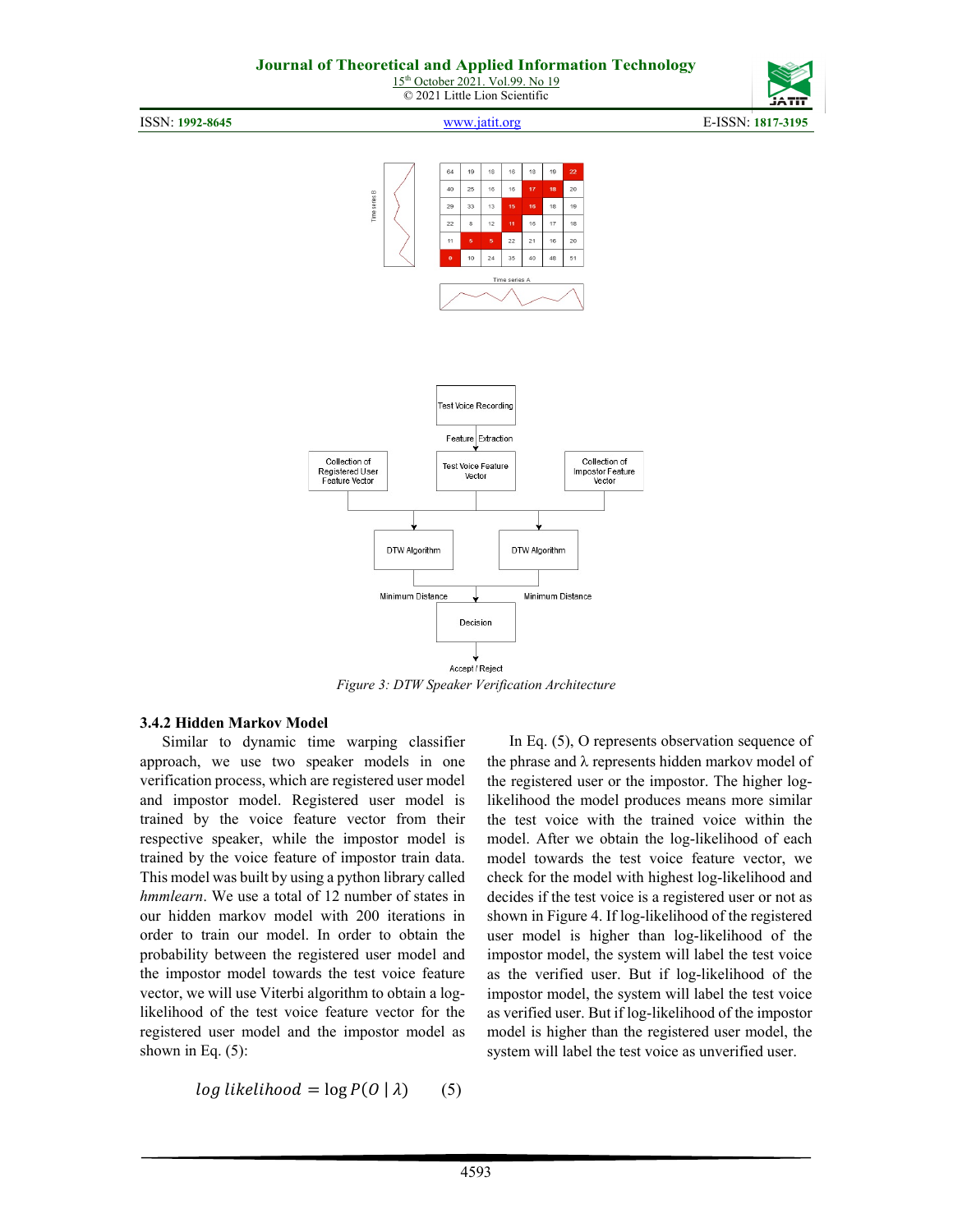

*Figure 4: HMM Speaker Verification Architecture*

#### **3.5 Evaluation**

Since the speaker verification system outputs a binary statement, which are accept or reject, we use confusion matrix (also known as error matrix) to analyze system's performance on accepting and rejecting voices. We use true positive (TP), false positive (FP), false negative (FN), true negative (TN), accuracy, and classification error for the calculation. The formula of each confusion matrix are shown in Eq.  $(6)$  to Eq.  $(11)$ :

$$
TP = \frac{number\ of\ correct\ accept}{total\ of\ verified\ voice}
$$
 (6)

$$
FN = \frac{number \ of \ false \ reject}{total \ of \ verified \ voice}
$$
 (8)

$$
TN = \frac{number\ of\ correct\ reject}{total\ of\ important\ voice}
$$
 (9)

$$
Accuracy = \frac{TP + TN}{total \ of \ test \ voice} \tag{10}
$$

$$
Classification Error = \frac{FP+FN}{total\ of\ test\ voice} \qquad (11)
$$

Correct acceptance (CA), false acceptance (FA), false rejection (FR), and correct rejection (CR) can be illustrated with confusion matrix as shown in Table 1.



Predicted

|            | Registered Impostor |     |
|------------|---------------------|-----|
| Registered | CA                  | FR  |
| Impostor   | FR                  | CR. |

### **4. RESULTS**

Actual

Our goal in this experiment is to compare which classifier performs better on verifying different speaking variant or style. Table 2 shows the difference between each variant that we used in the experiment. Our experiment begins with training the classifier with train data that consists of 30 normal voice variant for registered users and the impostors, where the impostor normal voice training data are gathered from 15 different speakers. Table 3 shows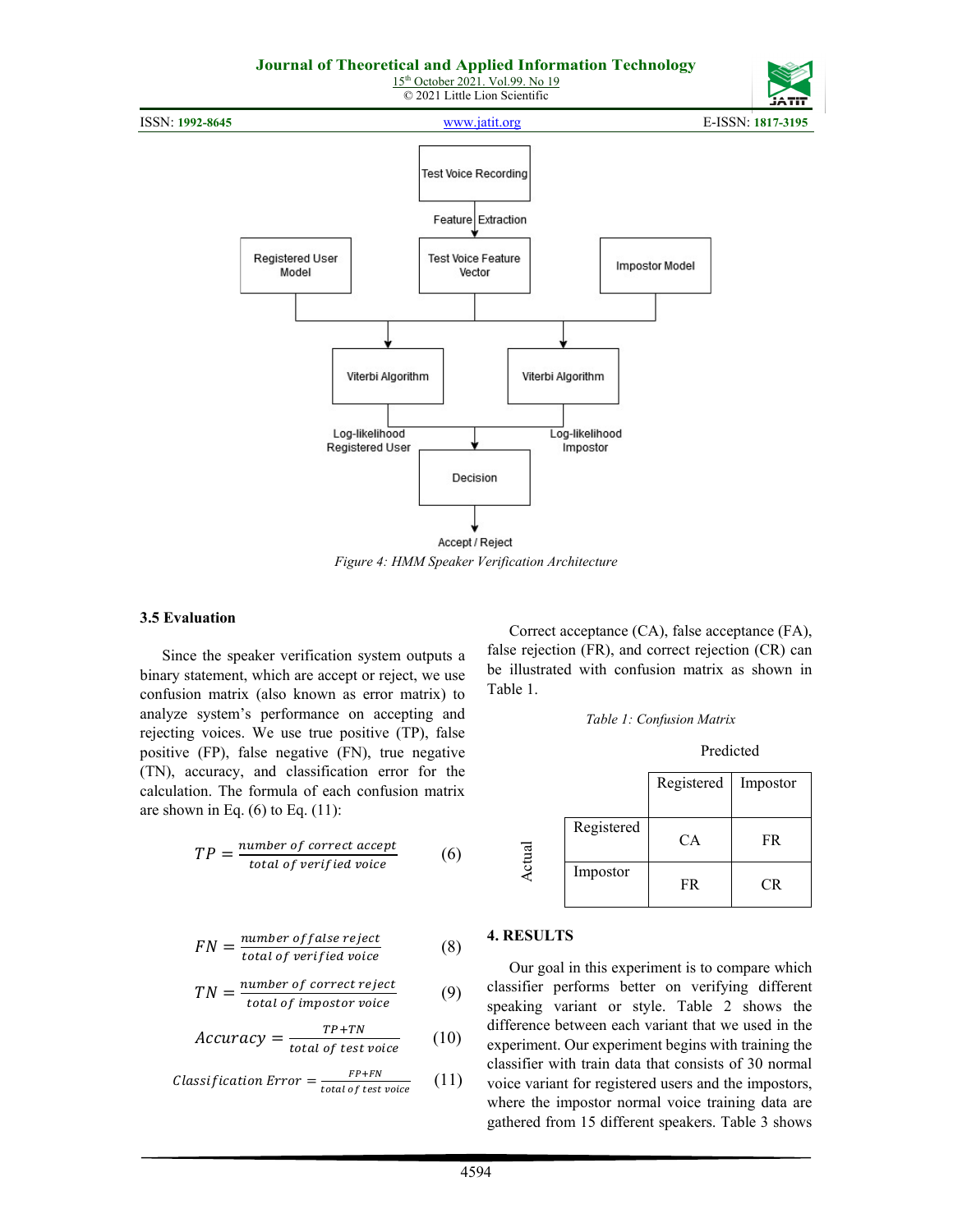



ISSN: **1992-8645** [www.jatit.org](http://www.jatit.org/) E-ISSN: **1817-3195**

the amount of data gathered and used for this experiment.

*Table 2: Sound Variant, Style and Loudness (dB) of the Dataset*

| Variant | Speaking<br>Style | Loudness<br>(dB) |
|---------|-------------------|------------------|
| Shout   | Shout             | 70-75            |
| Loud    | Normal            | 70-75            |
| Normal  | Normal            | 50-55            |
| Quiet   | Normal            | 35-40            |
| Soft    | Whisper           | 35-40            |

| , once Duna D <i>istriction</i> |                 |                     |                  |  |  |  |  |  |
|---------------------------------|-----------------|---------------------|------------------|--|--|--|--|--|
| Variant                         | Speaker         | $#$ Train<br>Voices | # Test<br>Voices |  |  |  |  |  |
|                                 | Registered User |                     | 300              |  |  |  |  |  |
| Shout                           | Impostor        |                     | 20               |  |  |  |  |  |
|                                 | Registered User |                     | 300              |  |  |  |  |  |
| Loud                            | Impostor        |                     | 20               |  |  |  |  |  |
|                                 | Registered User | 300                 | 300              |  |  |  |  |  |
| Normal                          | Impostor        | 30                  | 20               |  |  |  |  |  |
| Ouiet                           | Registered User |                     | 300              |  |  |  |  |  |

*Table 3: Voice Data Distribution*

|      | Impostor        |     | 20   |
|------|-----------------|-----|------|
|      | Registered User |     | 300  |
| Soft | Impostor        |     | 20   |
|      | Total           | 330 | 1600 |

Confusion matrix data of dynamic time warping classifier and hidden markov model classifier are shown Table 4 and performance percentage shown in Table 5 are calculated based on 1,600 total test voice data (1,500 test voice data from registered users and the other 100 test voice data are from speakers voice that is trained in impostor model and speakers voice that is not trained in any model) where every test voice data will be retested for every registered user (in this experiment there are a total of 10 registered users) which bring us to a total of 16,000 tests performed. For dynamic time warping classifier, we tested every voice data in the registered user list and impostor list to get the voice feature with the least distance from the test data. An example of warping path comparison of 2 voice features from an impostor voice feature vector and a registered user voice feature vector to a registered user test voice feature vector shown in Figure 5 shows the more similar two voice features, the more diagonally aligned the warping path is from the bottom left of the matrix to the top right of the matrix.

|                    |           |         |                 | Dynamic Time Warping |                  |                 | Hidden Markov Model |                  |                  |                 |     |       |
|--------------------|-----------|---------|-----------------|----------------------|------------------|-----------------|---------------------|------------------|------------------|-----------------|-----|-------|
| #Verified<br>voice | #Impostor | Variant | #True<br>Accept | #False<br>Accept     | #False<br>Reject | #True<br>Reject | #True<br>Accept     | #False<br>Accept | #False<br>Reject | #True<br>Reject |     |       |
|                    |           | Loud    | 172             | 90                   | 128              | 2,810           | $\mathbf{0}$        | 1                | 300              | 2,899           |     |       |
|                    |           | Normal  | 300             | 88                   | $\theta$         | 2,812           | 300                 | 3                | $\theta$         | 2,897           |     |       |
| 300                | 2900      | Quiet   | 223             | 177                  | 77               | 2,723           | 45                  | 8                | 255              | 2,892           |     |       |
|                    |           |         |                 | Shout                | 68               | 76              | 232                 | 2,824            | 11               | 4               | 289 | 2,896 |
|                    |           | Soft    | 75              | 132                  | 225              | 2,768           | 65                  | 101              | 235              | 2,799           |     |       |

# *Table 4: DTW and HMM Confusion Matrix Data*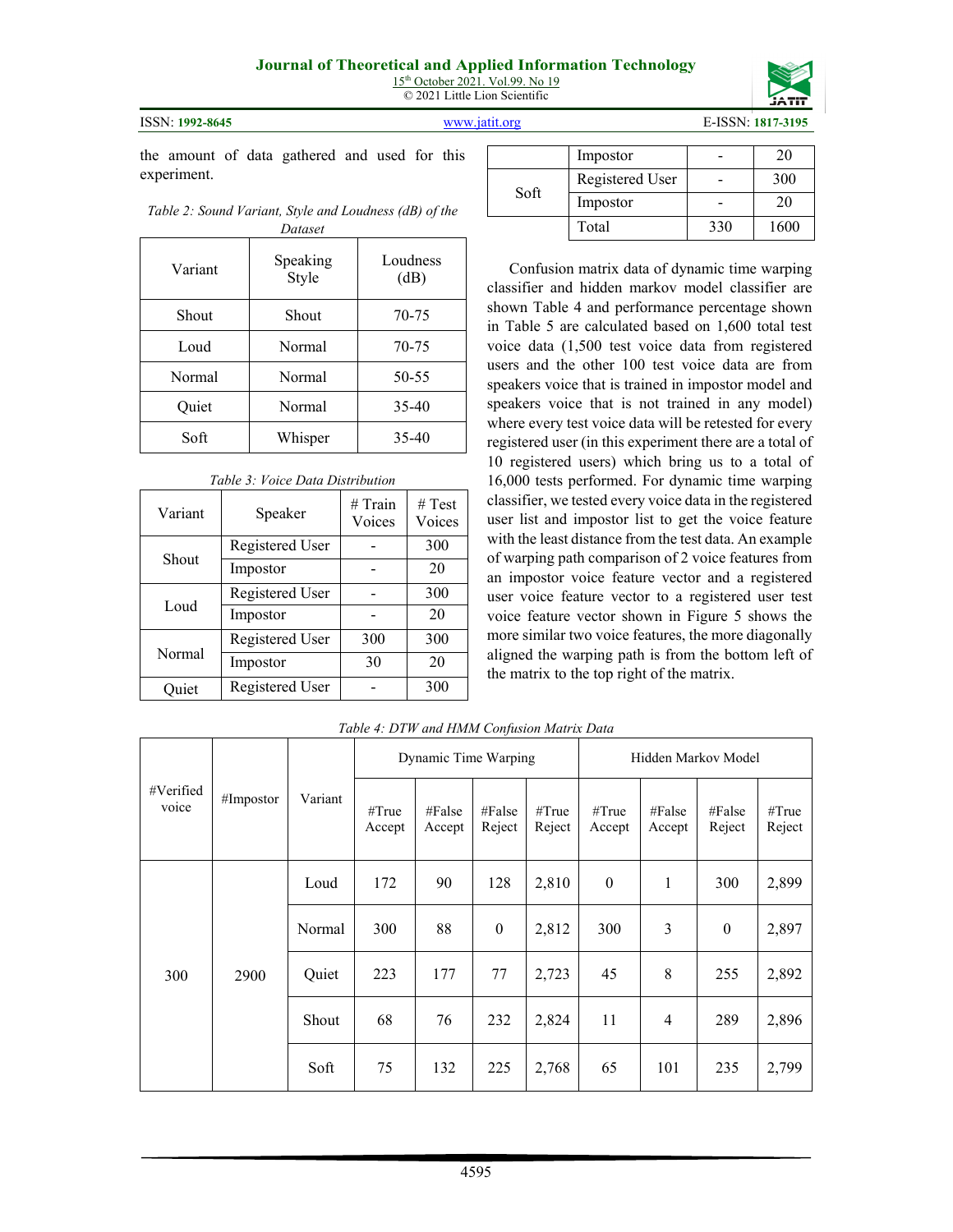# **Journal of Theoretical and Applied Information Technology**

15<sup>th</sup> October 2021. Vol.99. No 19 © 2021 Little Lion Scientific



ISSN: **1992-8645** [www.jatit.org](http://www.jatit.org/) E-ISSN: **1817-3195**

|         | Tuble 5. DTW und HMM I erformance I ercentage |                      |       |        |         |       |        |      |        |        |         |       |                     |  |  |  |
|---------|-----------------------------------------------|----------------------|-------|--------|---------|-------|--------|------|--------|--------|---------|-------|---------------------|--|--|--|
|         |                                               | Dynamic Time Warping |       |        |         |       |        |      |        |        |         |       | Hidden Markov Model |  |  |  |
| Variant | $\%TP$                                        | %FP                  | %FN   | $\%TN$ | $%$ Acc | %Err  | $\%TP$ | %FP  | %FN    | $\%TN$ | $%$ Acc | %Err  |                     |  |  |  |
| Loud    | 57,33                                         | 3,10                 | 42,66 | 96.90  | 93,19   | 6,81  | 0.00   | 0,03 | 100.00 | 99,97  | 90,59   | 9,41  |                     |  |  |  |
| Normal  | 100,00                                        | 3,03                 | 0,00  | 96,97  | 97,25   | 2,75  | 100,00 | 0,10 | 0,00   | 99,90  | 99,91   | 0,09  |                     |  |  |  |
| Quiet   | 74,33                                         | 6,10                 | 25,67 | 96,00  | 92,06   | 7,93  | 15,00  | 0,28 | 85,00  | 99,72  | 91,78   | 8,22  |                     |  |  |  |
| Shout   | 74,67                                         | 8,00                 | 25,33 | 92,00  | 90,38   | 9,63  | 3,66   | 0,14 | 96,33  | 99,86  | 90,84   | 9,16  |                     |  |  |  |
| Soft    | 25,00                                         | 4,55                 | 75,00 | 95,44  | 88,84   | 11,16 | 21,67  | 3,48 | 78,33  | 96,52  | 89,50   | 10,50 |                     |  |  |  |

*Table 5: DTW and HMM Performance Percentage*

Table 5 shows HMM classifier is slightly better at verifying speaker's identity for it produces better overall accuracy and classification error rate for normal, shout, and soft voice variant but have a high false rejection rate compared to DTW classifier, which HMM classifier's false negative percentage ranges from 85% to 100% whereas DTW classifier's false negative percentage ranges only from 25% to 75%. It is also worth noting that HMM classifier performs better at verifying user's identity with different speaking style (shout and soft) from the train data speaking style than DTW classifier which performs better at verifying user's identity with same speaking style as the one used in train data speaking style. As for computation time, DTW classifier shows a significant amount of time needed to finish the whole process. DTW classifier needed around 3 minutes to train the data and around 2 hours to finish whole test data, whereas HMM classifier only needs around 2 minutes to train the data and around 5 minutes to finish whole test data.



*Figure 5: An Example of Warping Path Comparison of 2 Voice Features to One of the Registered User Test Data*

### **5. Conclusion**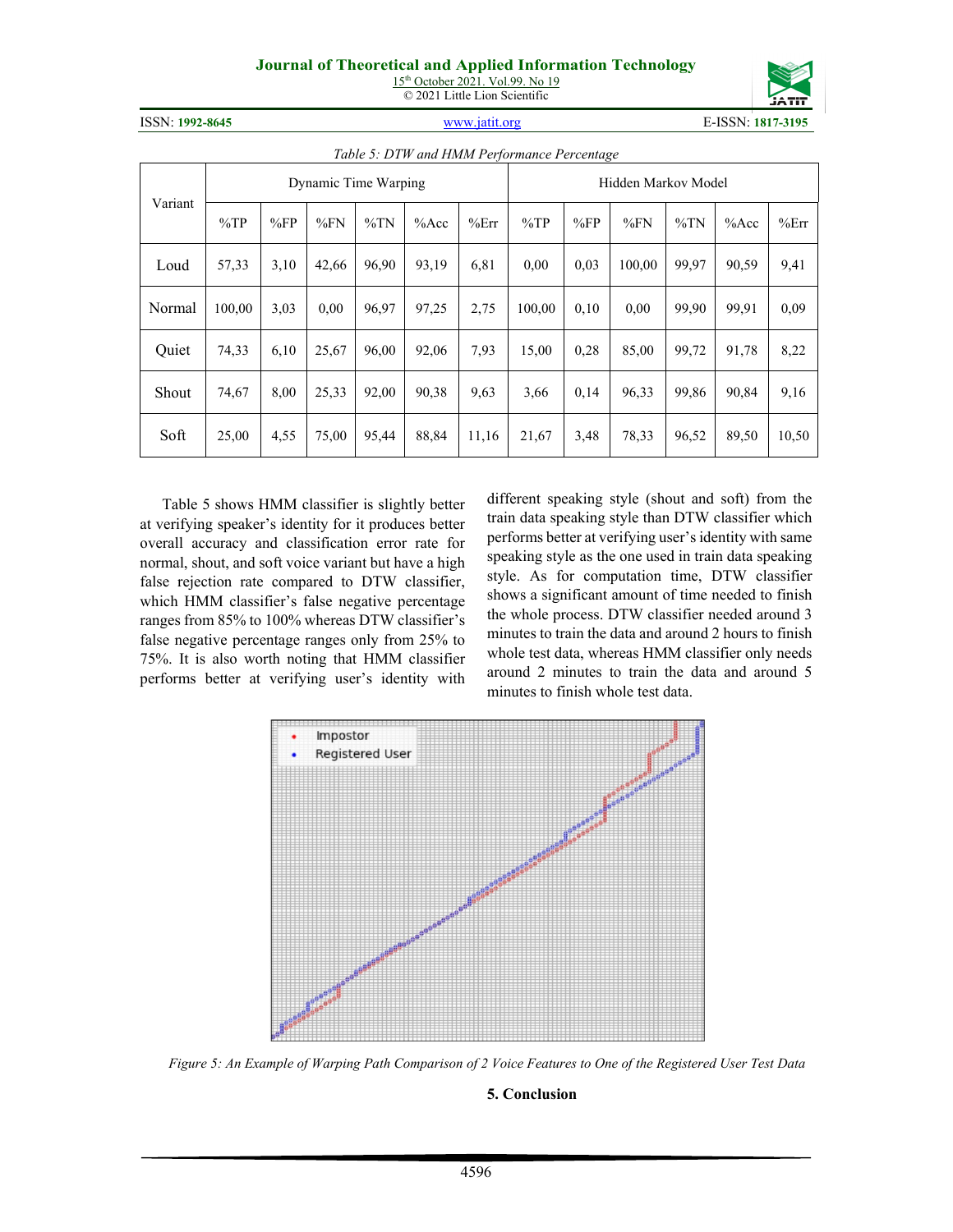# **Journal of Theoretical and Applied Information Technology**

15<sup>th</sup> October 2021. Vol.99. No 19 © 2021 Little Lion Scientific



ISSN: **1992-8645** [www.jatit.org](http://www.jatit.org/) E-ISSN: **1817-3195**

classifier and HMM classifier on such different speaking variant or style. From the results discussed in Section 4, it can be concluded that HMM classifier produces better performance than DTW in terms of overall accuracy for normal, shout, and soft voice variant by 2,6%, 0,5%, and 0.74% respectively, whereas DTW achieves better accuracy on loud and quiet voice variant by 2,79% and 2,3% respectively. From the performance, we can conclude HMM classifier performs better on verifying voices with different speaking style as the one used for training, whereas DTW classifier performs better on verifying voices with same speaking style, but different loudness of the voice. HMM classifier also perform better in computation time compared to DTW classifier which need a significant amount of time. Although HMM classifier has better overall accuracy for verifying speaker identity, it is also worth noting that HMM classifier have significant false rejection accuracy compared to DTW. The accuracy can definitely be improved with a sufficient train audio data for each sound variant.

Our study focuses on comparing both DTW

# **ACKNOWLEDGEMENT**

The authors would like to thank the Ministry of Research, Technology and Higher Education of the Republic of Indonesia for their support in making this research possible. This research was supported by Awarded Research Grant scheme 2021

# **REFERENCES**

- [1] S. Kumar, P. Tiwari, M. Zymbler, Internet of things is a revolutionary approach for future technology enhancement: a review, *Journal of Big Data 6*, 2019
- [2] B. H. Prasetio, D. Syauqy, Design of speaker verification using dynamic time warping (dtw) on graphical programming for authentication process, *Journal of Information Technology and Computer Science 2*, 2017.
- [3] B. Soewito, Y. Marcellinus, Iot security system with modified zero knowledge proof algorithm for authentication, *Egyptian Informatics Journal*, 2020.
- [4] M. Faundez-Zanuy, Biometric security technology, *Aerospace and Electronic Systems Magazine, IEEE*, vol. 21, no. 1 2006.
- [5] K. Dharavath, F. A. Talukdar, R. H. Laskar, Study on biometric authentication systems, challenges and future trends: A review, *2013 IEEE International Conference on Computational Intelligence and Computing Research*, 2013.
- [6] F. Orság, Speaker recognition in the biometric security systems, *Computing and Informatics*, vol. 25, 2006, pp. 369–391.
- [7] S. Furui, 40 years of progress in automatic speaker recognition, *Advances in Biometrics Lecture Notes in Computer Science*, 2009, pp. 1050–1059
- [8] S. Furui, An overview of speaker recognition technology, *The Kluwer International Series in Engineering and Computer Science Automatic Speech and Speaker Recognition*, 1996, pp. 31–56.
- [9] S. Tranter, D. Reynolds, An overview of automatic speaker diarization systems, *IEEE Transactions on Audio, Speech and Language Processing*, vol. 14, num. 5, 2006, pp. 1557–1565.
- [10] K. Yu, J. Mason, J. Oglesby, Speaker recognition models, *EUROSPEECH*, 1995.
- [11] Y. Permanasari, E. H. Harahap, E. P. Ali, Speech recognition usingdynamic time warping (dtw), *Journal of Physics: Conference Series*, vol. 1366, 2019.
- [12] I. Shahin, N. Botros, Speaker identification using dynamic time warping with stress compensation technique, *Proceedings IEEE Southeastcon 98 Engineering for a New Era*, 1998.
- [13] Y. Chen, Cepstral domain talker stress compensation for robust speech recognition, *IEEE Transactions on Acoustics, Speech, and Signal Processing*, vol. 36, num. 4, 1988, pp. 433–439.
- [14] B. D. Womack, J. H. Hansen, Classification of speech under stress using target driven features, *Speech Communication*, vol. 20, num. 1-2, 1996, pp. 131–150.
- [15] S. Malini, R. Koulsaya, Speaker identification using mfcc and dtw technique on the enhanced speech signal in a noisy environment, *International Journal of Engineering Research and Technology (IJERT)*, vol. 4, 2016.
- [16] C. Che, Q. Lin, D.-S. Yuk, An hmm approach to text-prompted speaker